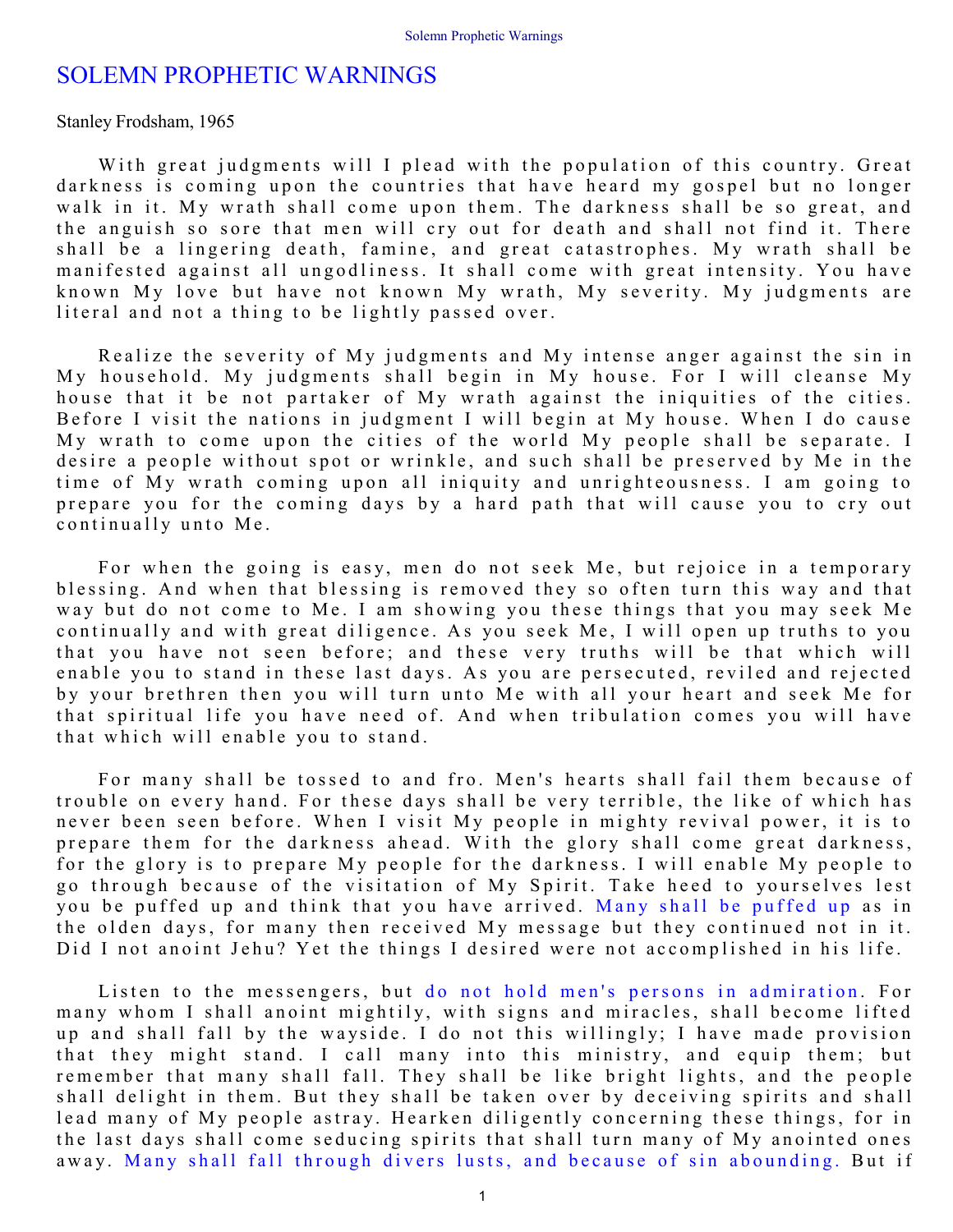you will seek Me diligently I will put My Spirit within you. When one shall turn to the right hand or to the left you shall not turn with them, but keep your eyes wholly on the Lord.

The coming days are the most dangerous, difficult and dark, but there shall be a mighty outpouring of My Spirit upon many cities, and many shall be destroyed. My people must be diligently warned concerning the days that are ahead. Many shall turn after seducing spirits; many are already seducing My people. It is whose who DO righteousness that are righteous. Many cover their sins by great theological words. But I warn you of seducing spirits who instruct My people in an evil way. Many of these I shall anoint, that they may purify and sift My people; for I would have a holy people. Many shall come with seducing spirits and hold out lustful enticements. You will find that after I have visited My people again, the way shall become more and more narrow, and fewer shall walk therein.

But be not deceived, the ways of righteousness are My ways. For though Satan come as an angel of light hearken not to him; for those who perform miracles and speak not righteousness are not of Me. I warn you with great intensity that I am going to judge My house and have a church without spot or wrinkle when I come. I desire to open your eyes and give you spiritual understanding, that you may not be deceived but may walk with uprightness of heart before Me, loving righteousness and hating every evil way.

Look unto Me and I will make you to perceive with the eyes of the Spirit the things that lurk in darkness, that are not visible to the human eye. Let me lead you in this way that you may perceive the powers of darkness and battle against them. It is not a battle against flesh and blood; for if you battle in that way you accomplish nothing. But if you let Me take over and battle against the powers of darkness then they are defeated, and then liberation is brought to My people. I warn you to search the Scriptures diligently these last days. For the things that are written shall indeed be made manifest. There shall come deceivers among My people in increasing numbers, who shall speak forth the truth and shall gain the favor of the people. For the people shall examine the Scriptures and say, "What these men say is true." Then when they have gained the hearts of the people, then and THEN ONLY shall they bring out these wrong doctrines.

Therefore, I say that you should not give your hearts to men, nor hold people's persons in admiration. For by these very persons shall Satan enter into My people. WATCH FOR SEDUCERS. Do you think a seducer will brandish a new heresy and flaunt it before the people? He will speak the words of righteousness and truth, and will appear as a minister of light, declaring the Word. The people's hearts shall be won. Then, when the hearts are won, they will bring out their doctrines, and the people shall be deceived. The people shall say, "Did he not speak thus and thus? And did we not examine it from the Word? Therefore he is a minister of righteousness. This that he has now spoken we do not see in the Word, but it must be right, for the other things he spoke were true." Be not deceived. For the deceiver will first work to gain the hearts of many, and then shall bring forth his insidious doctrines.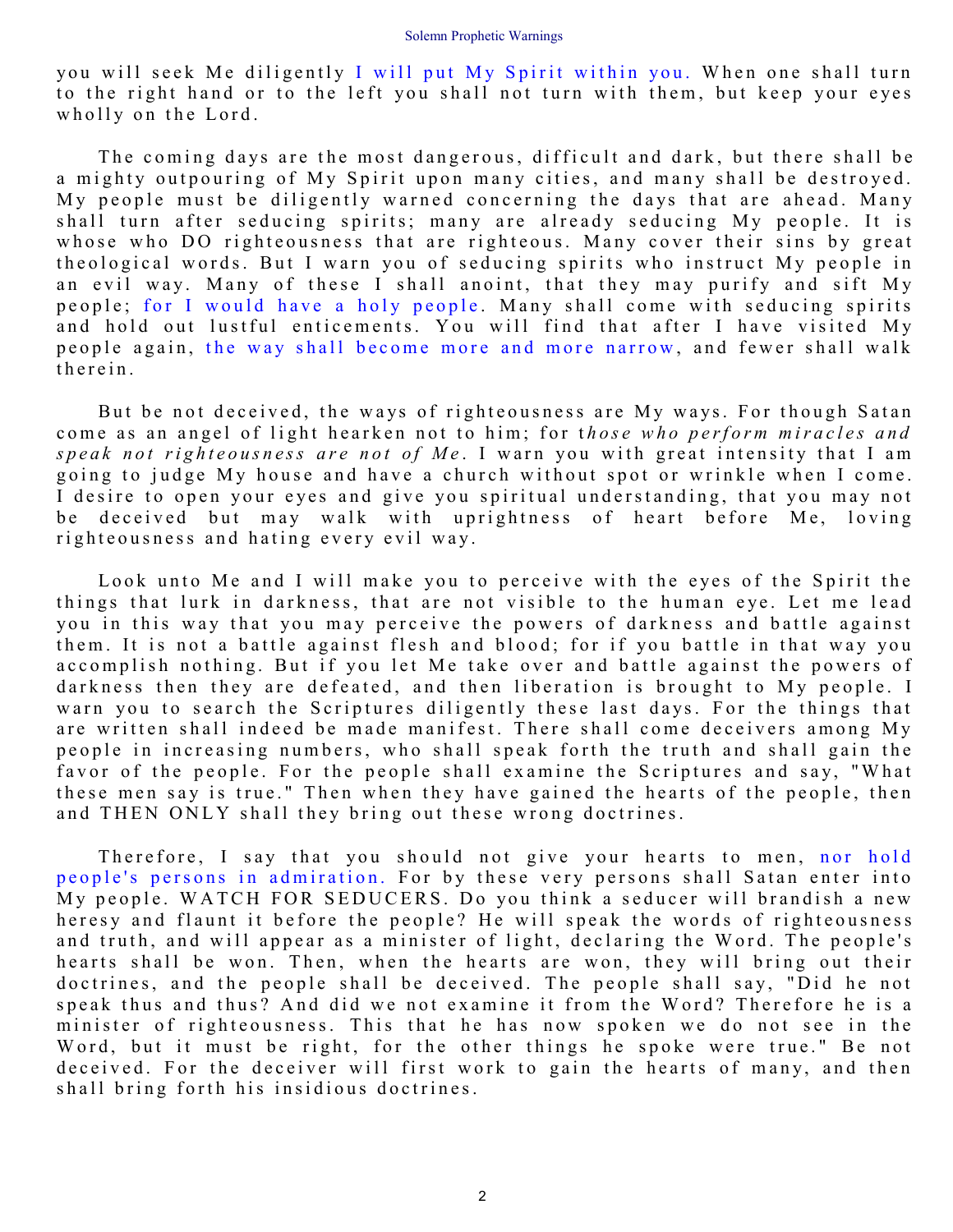## Solemn Prophetic Warnings

You cannot discern those who are of Me and those who are not of Me when they start to preach. But seek Me constantly, and then when these doctrines are brought out you shall have a witness in your heart that these are not of Me. Fear not, for I have warned you. Many will be deceived. But if you walk in holiness and uprightness before the Lord, your eyes shall be open and the Lord will protect you. If you will constantly look unto the Lord you will know when the doctrine changes, and will not be brought into it. If your heart is right I will keep you; and if you will look constantly to Me I will uphold you.

The minister of righteousness shall be on this wise -- his life shall agree with the W ord, and his lips shall give forth that which is wholly true, and it will be no mixture. When the mixture appears then you will know he is not a minister of righteousness. The deceivers speak first the truth and then error, to cover their own sins which they love. Therefore I exhort and command you to study the Scriptures relative to seducing spirits, for this is one of the great dangers of these last days. I desire you to be firmly established in My Word and not in the personalities of men, that you will not be moved as so many shall be moved. I would keep you in the paths of righteousness. Take heed to yourselves and follow not the seducing spirits that are already manifesting themselves. Diligently inquire of Me when you hear something that you have not seen in the Word, and do not hold people's persons in admiration, for it is by this very method that Satan will hold many of My people.

I have come that you might have life and have it more abundantly, that you may triumph where I triumphed. On the cross I triumphed over all the power of Satan; and I have called you to walk in the same path. It is when your life is on the cross that you shall know the victory I have experienced. As you are on the cross, and seated in Me, then you shall know the power of the resurrection. When I come in My glory, the principalities and powers in the heavenly places shall be utterly broken. Fear not, for I have given you power whereby you may tread down the powers of darkness, and come forth victorious through every trial. As you are on the cross then you are victorious. It was on the cross that I triumphed over all the powers of the enemy.

My life shall flow through you as you enter into these precious truths. Look unto Me, and appropriate My life. As your eyes and desires are toward Me, and you know what it is to be crucified with Me, then you shall live, and your anointing shall increase. It was not in My life that I walked upon the earth, but it was in My life when I was upon the cross that I openly spoiled principalities and powers. I am showing you truths that shall cause you to overcome, to have power over the wicked one, truth that will liberate you and those round about you. You shall know also the fellowship of My sufferings. There is no other way whereby you may partake of this heavenly glory and reign with Me. "If we suffer with Him we shall reign with Him." I desire to make those truths real within you. As you keep them before you, you will liberate many who are in bondage. You will have revelation of those who are in darkness and will have the keys to liberate the captives. Many seek to liberate, but they have not the keys.

Upon the cross continually you will know the power of My resurrection that you may also partake of My glory. As you are willing to walk with Me and rejoice in your sufferings, you shall partake of My glory. Look unto Me for you have need of power to overcome the wicked one, and the bondages in other lives. If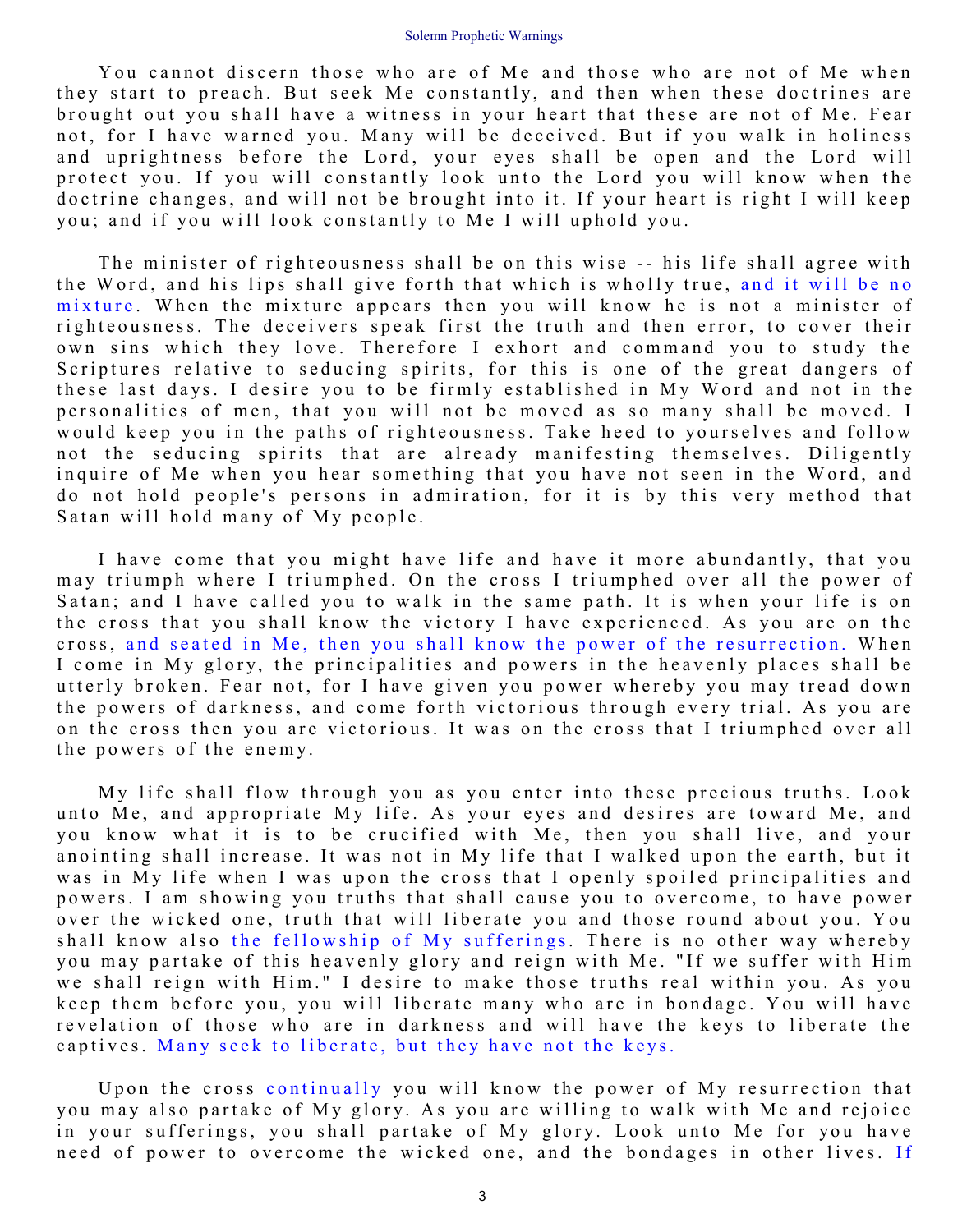## Solemn Prophetic Warnings

you will indeed judge yourself you shall not be judged. As you seek My face and desire to be cleansed by Me in all truth and sincerity of heart I will judge you in the secret place, and the things that are in the secret place of your heart shall not be made manifest to others. I will do it in the secret place and no man shall know it. And the shame that shall be seen on many faces shall not be seen on your face.

Therefore in love and mercy I am instructing you. And therefore I have said that if a man judge himself he shall not be judged. It is not My good pleasure that the shame of My people be seen by all. How can I judge the world if I judge not first My own house? Hearken unto these things I am telling you. If you will not hearken unto Me thy shame shall be evident to all. I would have you consider My life on earth -- the anointing upon Me was great and yet the temptations were great on every side; in one form and then in another, offering Me first the glory of the kingdoms of the earth and then reviling and persecuting Me. There will be great glory given to My people, and yet the temptations shall be intensified from every side.

Think not that with the glory there shall be no temptations or persecutions. The glory of My church shall be great, and so shall be the temptations from the enemy to turn My people from My paths. I am warning you that when the glory shall be manifested, the temptations shall be great, until very few that start shall finish. First there shall be offered them great worldly possessions, and then great revilings and unbelief. Consider your Lord, that as He walked so it shall be for y o u .

There shall be need of great intensity of purpose. At times everyone shall rise up against you, simply to turn you from the course that I would put you in. It is written of Me that I set My face as a flint to go to the direction My Father had prescribed for Me. If you will finish the course the Lord has laid down for you, you will have to set your face as a flint. With great determination you must walk in the course laid down for you. Many of your loved ones and those who follow with you shall persuade you and try to turn you from the course. With many words that seem right in the natural will they speak to you. Did not Christ rebuke Peter who would turn Him from the course God had prescribed? Understand these two things and meditate upon them solemnly -- the persecution and the darkness shall be as great as the glory in order to try to turn the elect and the anointed ones from the path the Lord has laid down for them. Many shall start but few shall be able to finish because of the greatness of grace that shall be needed to be able to endure unto the end.

The temptations and the persecution of your Lord was continuous. He was tempted by Satan in many forms throughout His entire life and even to the cross when the ungodly cried out, "If thou be the Christ come down from the cross." Think not that there shall be a time of no persecution, for it shall be from the time of your anointing until the end. Difficulties, and great persecution to the end. The Lord must prepare you to be an overcomer in all things, that you may be able to finish the course. The persecution shall increase even as the anointing shall increase. In paths of judgment and righteousness shall the Lord God lead His people and bring them into that place which He has chosen for them.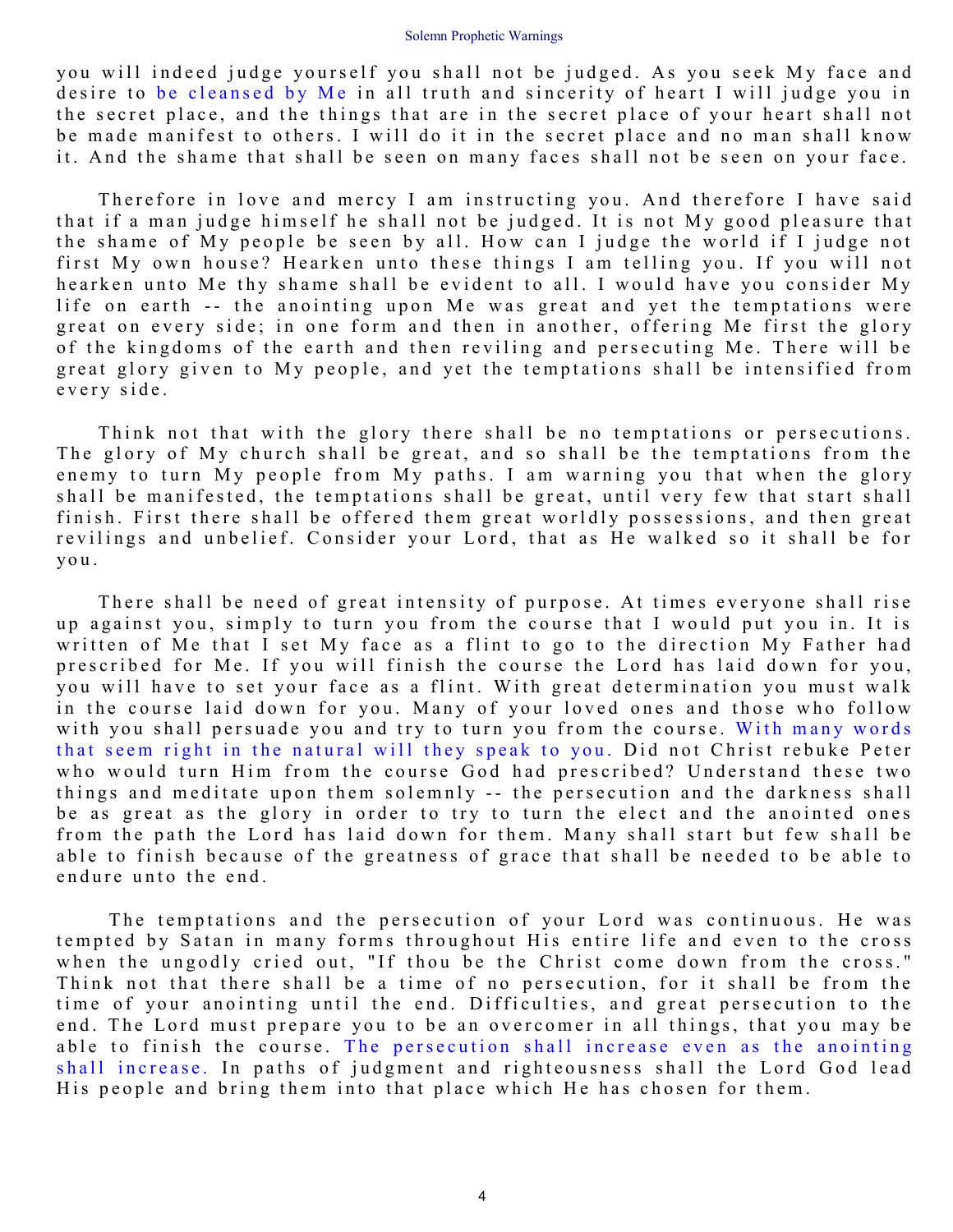For the Lord has chosen a place for His people, a place of righteousness and holiness where *He shall encamp round about* them. And all who will be led of the Lord shall be brought into *this holy place*. For the Lord delights to dwell in His people and to manifest Himself through His people. The holiness of the Lord shall be manifested through His people.

Let the Lord lead you and He will lead you in difficult places. He led His people of old through a place where no man dwelt, where no man had passed through, in a place of great danger and in the shadow of death. The Lord will indeed again lead His people through such places, and yet He will bring them out into a place of great glory. Understand that the way toward the glory is fraught with great danger and many shall fall to the right or to the left, many shall camp on lesser ground.

But the Lord has a place of holiness and no unclean thing shall dwell among His people. Put your trust in Him and He will bring you into a place of holiness. He desires to bring His people into great glory -- the like of which has never been seen for what the Lord will do for those who put their trust in Him.

It is a place of darkness and great danger that separates His people into the place He would have them walk in. He will protect them from the voices that would turn them from His path. He will bring them through the dark places, and through the treacherous paths, out into the light of His glory. He will rejoice greatly over His beloved and cause you to be filled with joy unspeakable.

> He seeks to lead His people into a new place of grace and glory where He will indeed encamp among them. Put your trust in Him and He will surely bring you into this new place. Fear not the days to come, but fear this only -- that you shall walk in a manner pleasing to the Lord. In this time I am ordering and setting up My church and it shall indeed be pure, without spot or wrinkle. I will do work in My beloved that has not been seen since the foundation of the world. I have shown you these things that you may seek the Lord diligently with all your heart, and that you may be a preserver of His people.

Run not to this one nor to that one, for the Lord has so ordained that salvation is in Him and in Him alone. You shall not turn to this shepherd or to that one, for there shall be a great scattering upon the earth. Therefore look unto Him for He will indeed make these things clear to you. You shall not look here nor there, for the wells that once had water shall be no more. But as you diligently seek Him He shall increase your strength and your faith, that He may be able to prepare you for this time that is coming. The truths that I have revealed to you must become a part of you, not just an experience, but a part of your very nature. Is it not written that I demand truth in the inward parts? It is